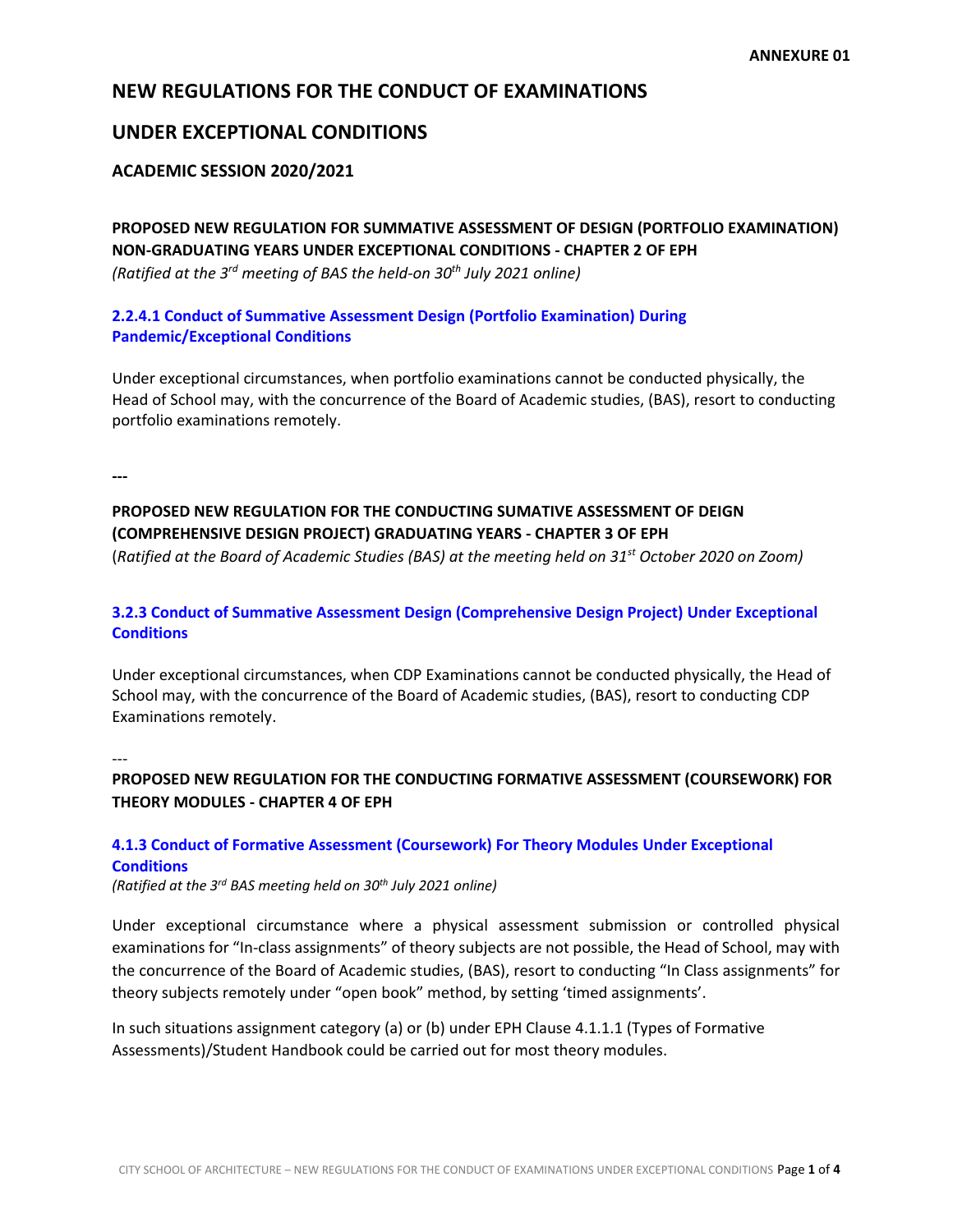#### **4.1.3.1 Assessment of 'Timed Assignments' Under Exceptional Conditions**

*(Ratified at the 4th meeting of the BAS held on 02.09.2021)*

#### **(i) Calculation of final marks for a subject in the remote examination shall be as follows.**

- a) The final formative assessment marks for a subject may be taken as 100% of 1 or several timed assignments in the case of a 100% coursework module, or in the case of a 40 % Formative Assessment (coursework) and 60% Summative Assessment (written examination) allocation, substitute the 40% component of the total marks with timed assignments or consider a percentage component as per the module descriptor.
- b) In an event, a module has only summative assessment, depending on the situation or exceptional conditions, the school may decide to calculate the final marks for the summative assessment as 100% from the timed assignments given from time to time.
- c) The number of timed assignments given for a module will be based on the module descriptor. However, depending on the circumstance it may be determined by the subject lecturer/ year coordinator/ module leader in consultation with the HOS/DHOS and amend the module descriptor for the session accordingly.

### (ii) **Special provisions for late submissions/ non submission for timed assignments**

- a) If the student fails to submit the answer scripts within the allowed time with no valid reason not exceeding 1 hour, the submission will be considered as a late submission and marks will be capped at 50%.
- b) However due to an extenuating circumstance beyond his/her control under EPH clause 4.1.1.10 (Extenuating Circumstances) /Student Handbook, if the student fails to submit the answer scripts within the stipulated time, it will be reviewed by HOS and the Year Coordinators in a case-by-case situation. The student is required to inform the Year Coordinators immediately, and follow it up with an email, explaining the reasons. In such a situation, the special powers under EPH clause 4.2.3.5 (Special Powers) shall apply.

#### (iii) **Student failing timed assignments**

- a) If a student fails to achieve 50% pass mark in the timed assignment, that student may be allowed to re sit the timed assignment for reassessment within a stipulated time period as decided by the BAS. The second mark of the timed assignment shall be capped at 50%. However, the marks of the other formative assessment components of the module will remain unchanged in calculating the final mark.
- b) If a student achieves a mark less than 50% for the re-sit timed assignment, he/she will be considered to have failed that particular timed assignment component, but the mark will be taken for the calculation of the total formative assessment mark.

## (iv) **Students with Disability (same as clause 4.1.1.11 of EPH & Student Handbook)**

Where a student is unable to carry out the timed assignment due to a disability, the lecturer concerned, in consultation with the HOS, is required to set an alternative assignment for the student concerned. The decision will be ratified at the CSA Board of Academic Studies (BAS).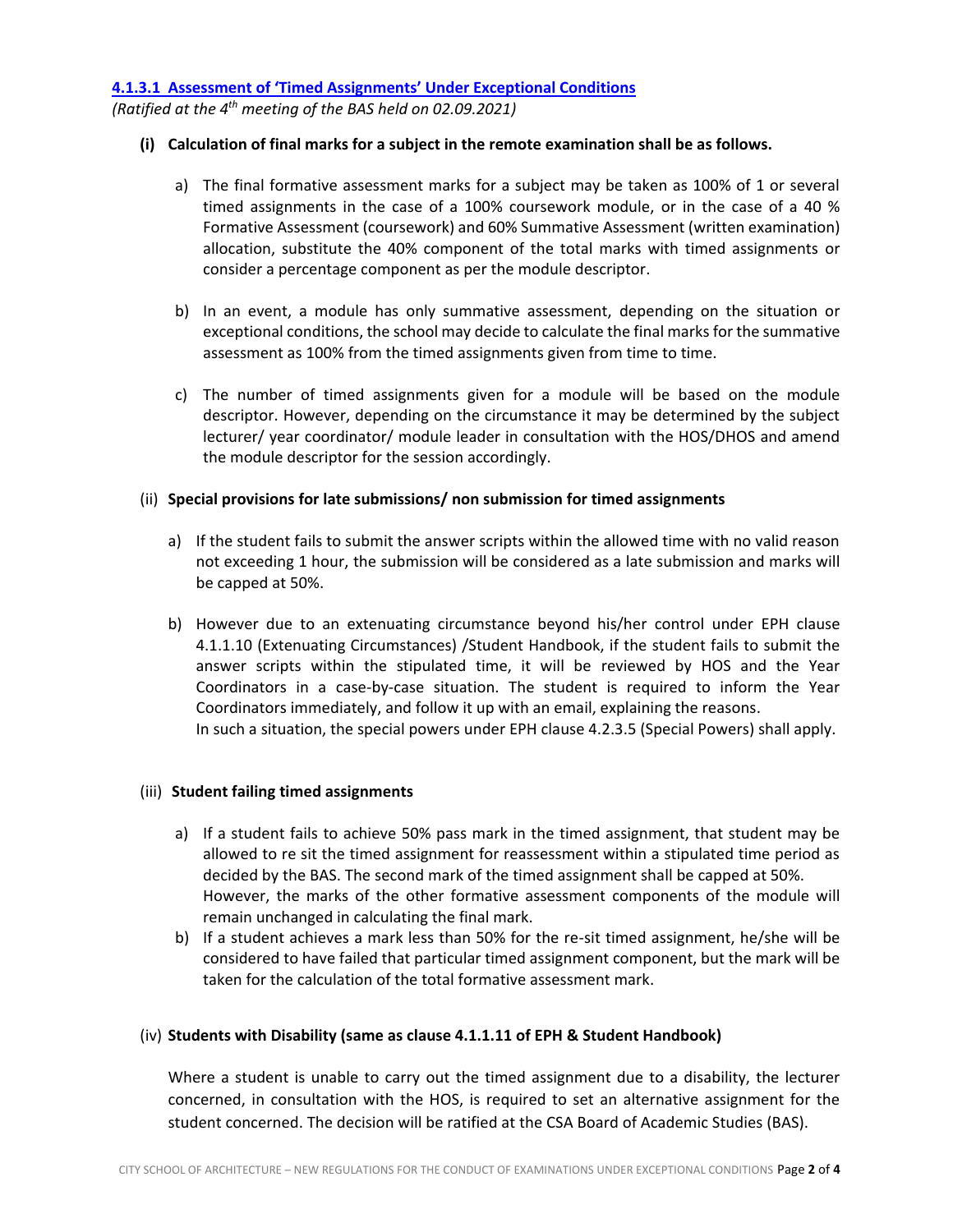### (v) **Examination Offences and Procedures**

The examination offences and Procedures for the 'Timed Assignments' will be same as EPH Clause 4.2.3.6 / Student Handbook other than Item (a) i (Possession of books, notes, documents, unauthorized material, or programmable electronic devices etc.) as the examination will be on an "open book "method. In addition, students shall register to the Proctoring tool at each sitting. If a student fails to register to the proctoring tool, it will be considered an examination offense.

**---**

## **PROPOSED NEW REGULATION FOR CONDUCTING SUMMATIVE EXAMINATION (THEORY) REGULATIONS - CHAPTER 4 OF EPH**:

*(Ratified by the Board of Academic Studies (BAS) at the special meeting of the held on 06.01.2022)*

### **4.2.7 Summative Examinations (theory examination) under exceptional conditions**

Under exceptional circumstances, when controlled physical examinations for theory subjects are not possible, the Head of School may, with the concurrence of the Board of Academic studies, (BAS), resort to conducting written examinations for theory subjects remotely.

### **4.2.7.1 Assessment**

The final marks for a subject in the remote examination shall be calculated as follows

- (i) For modules having both formative and summative assessment, the summative marks component will be substituted with the marks of the Remote Examination conducted under "open book" method.
- (ii) In an event, a module has only summative assessment, the final marks of the Remote Examination may be taken as 100%
- (iii) However, this method does not apply to the modules with a 100% formative assessment component.

## **4.2.7.2 Special provisions for late submissions/ non submission under remote assessment method**

- (i) If the student fails to submit the answer scripts within the allowed time with no valid reason (*not exceeding 30min/1 hour or within the time as stipulated by the examination supervisor at the time of commencement of the exam*), the submission will be considered as a late submission and marks will be capped at 50% for the remote assessment component.
- (ii) However due to an extenuating circumstance beyond his/her control under clause 4.1.1.10 of EPH /Student Handbook, if the student fails to submit the answer scripts within the stipulated time, it will be reviewed by HOS and the Year Coordinators in a case-by-case situation. In such a case the student is required to inform the Year Coordinators immediately and follow it up with an email, explaining the reasons.